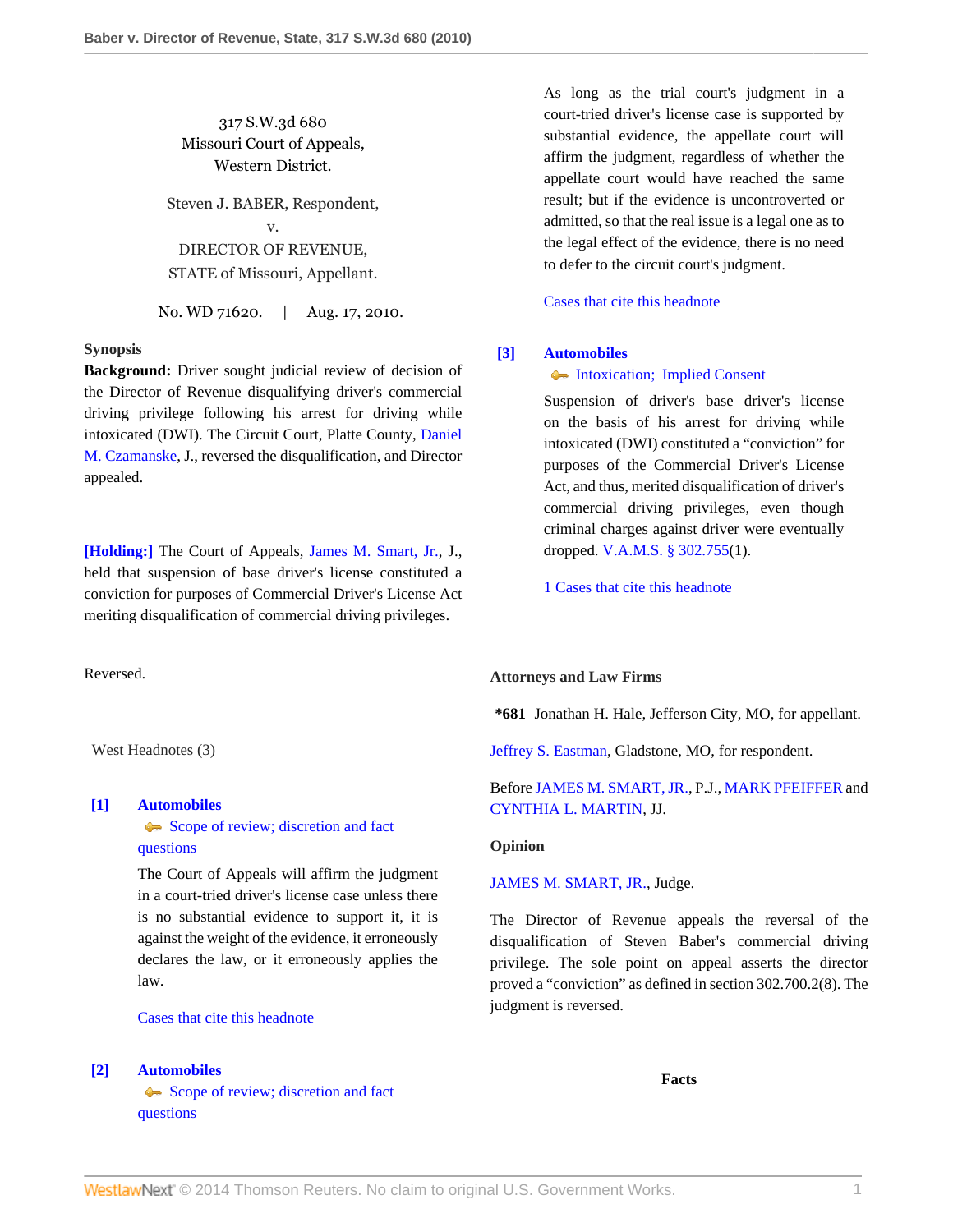Steven Baber was the holder of a base driving privilege and a commercial driving privilege, Class A ("CDL"). In August 2008, he was arrested in Platte County, Missouri, for driving while intoxicated. Thereafter, the Director of Revenue ("the director") notified Baber of the pending suspension of his base driving privilege, conducted an administrative hearing regarding the proposed suspension, and notified Baber of the director's final decision to impose the suspension. The director notified Baber that his CDL would be disqualified for one year, effective November 26, 2008.

Baber timely filed a petition in Platte County seeking a trial *de novo* pursuant to section 302.535 on the base privilege suspension and review under section 302.311 of the CDL disqualification. The circuit court heard both matters in August 2009 and issued its judgment affirming the suspension of Baber's base privilege but reversing the disqualification of his CDL. As to Baber's CDL, the circuit court found that the director failed to prove a "conviction" as defined in section 302.700.2(8).

Baber does not appeal the suspension of his base privilege. The director appeals the circuit court's reversal of Baber's CDL disqualification.  $<sup>1</sup>$  $<sup>1</sup>$  $<sup>1</sup>$ </sup>

## <span id="page-1-2"></span>**Analysis**

The director claims the circuit court erred in ordering the removal of the one-year disqualification of Baber's commercial driving privilege. The circuit court found that the director failed to show that Baber was "convicted" as defined in section 302.700.2(8). The director says the disqualification is required by section 302.755.1(1), because as a result of his arrest, Baber was "convicted" of a first violation of "driving under the influence of alcohol," as defined in section 302.700.2, subsections (8), (13)(b), (13)(c), and (13)(e).

## <span id="page-1-1"></span>*Standard of Review*

<span id="page-1-0"></span>**[\[1\]](#page-0-1) [\[2](#page-0-2)]** "In this court-tried case, the standard of review is that of *Murphy v. Carron,* [536 S.W.2d 30 \(Mo. banc 1976\)](http://www.westlaw.com/Link/Document/FullText?findType=Y&serNum=1976117479&pubNum=713&originationContext=document&vr=3.0&rs=cblt1.0&transitionType=DocumentItem&contextData=(sc.Search))." *[Fick v. Dir. of Revenue, State of Missouri,](http://www.westlaw.com/Link/Document/FullText?findType=Y&serNum=2014387174&pubNum=4644&fi=co_pp_sp_4644_690&originationContext=document&vr=3.0&rs=cblt1.0&transitionType=DocumentItem&contextData=(sc.Search)#co_pp_sp_4644_690)* 240 S.W.3d 688, [690 \(Mo. banc 2007\)](http://www.westlaw.com/Link/Document/FullText?findType=Y&serNum=2014387174&pubNum=4644&fi=co_pp_sp_4644_690&originationContext=document&vr=3.0&rs=cblt1.0&transitionType=DocumentItem&contextData=(sc.Search)#co_pp_sp_4644_690). "This Court will affirm the judgment unless there is no substantial evidence to support it, it is against the weight of the evidence, it erroneously declares the law, or it erroneously applies the law." *[Id.](http://www.westlaw.com/Link/Document/FullText?findType=Y&serNum=1976117479&originationContext=document&vr=3.0&rs=cblt1.0&transitionType=DocumentItem&contextData=(sc.Search))* "As long as the trial court's judgment is supported by substantial evidence,

the appellate court will affirm the judgment, regardless **\*682** of whether the appellate court would have reached the same result." *[Martin v. Dir. of Revenue,](http://www.westlaw.com/Link/Document/FullText?findType=Y&serNum=2015638740&pubNum=4644&fi=co_pp_sp_4644_687&originationContext=document&vr=3.0&rs=cblt1.0&transitionType=DocumentItem&contextData=(sc.Search)#co_pp_sp_4644_687)* 248 S.W.3d 685, 687 [\(Mo.App.2008\).](http://www.westlaw.com/Link/Document/FullText?findType=Y&serNum=2015638740&pubNum=4644&fi=co_pp_sp_4644_687&originationContext=document&vr=3.0&rs=cblt1.0&transitionType=DocumentItem&contextData=(sc.Search)#co_pp_sp_4644_687) "But if the evidence is uncontroverted or admitted, so that the real issue is a legal one as to the legal effect of the evidence, there is no need to defer to the circuit court's judgment." *[Id.](http://www.westlaw.com/Link/Document/FullText?findType=Y&serNum=2015638740&originationContext=document&vr=3.0&rs=cblt1.0&transitionType=DocumentItem&contextData=(sc.Search))* Here, the circuit court determined that Baker's due process rights were violated, and for that reason directed that the disqualification of his CDL privilege be set aside and his privilege restored. Because the issue is strictly a matter of law, we review the ruling *de novo. [Id.](http://www.westlaw.com/Link/Document/FullText?findType=Y&serNum=2015638740&originationContext=document&vr=3.0&rs=cblt1.0&transitionType=DocumentItem&contextData=(sc.Search))*

#### *Base Driving Privilege*

[Section 302.505.1, RSMo](http://www.westlaw.com/Link/Document/FullText?findType=L&pubNum=1000229&cite=MOST302.505&originatingDoc=Ie1cbdeaea9ea11df89d8bf2e8566150b&refType=LQ&originationContext=document&vr=3.0&rs=cblt1.0&transitionType=DocumentItem&contextData=(sc.Search)) Supp.2001, states that the department of revenue "shall suspend or revoke the license of any person upon its determination that the person was arrested upon probable cause to believe such person was driving a motor vehicle while the alcohol concentration in the person's blood, breath, or urine was eight-hundredths of one percent or more by weight." When a law enforcement officer arrests any person for driving while intoxicated, that officer "shall forward to the department a certified report of all information relevant to the enforcement action." [Section](http://www.westlaw.com/Link/Document/FullText?findType=L&pubNum=1000229&cite=MOST302.510&originatingDoc=Ie1cbdeaea9ea11df89d8bf2e8566150b&refType=LQ&originationContext=document&vr=3.0&rs=cblt1.0&transitionType=DocumentItem&contextData=(sc.Search)) [302.510.1, RSMo](http://www.westlaw.com/Link/Document/FullText?findType=L&pubNum=1000229&cite=MOST302.510&originatingDoc=Ie1cbdeaea9ea11df89d8bf2e8566150b&refType=LQ&originationContext=document&vr=3.0&rs=cblt1.0&transitionType=DocumentItem&contextData=(sc.Search)) Supp.2005. When the department receives this report, it is required to make a determination whether to suspend or revoke that person's license on the basis of that report, and that determination is final unless an administrative hearing is requested and held. Section 302.505.2.

A person has fifteen days to request an administrative hearing. [Section 302.530.1, RSMo](http://www.westlaw.com/Link/Document/FullText?findType=L&pubNum=1000229&cite=MOST302.530&originatingDoc=Ie1cbdeaea9ea11df89d8bf2e8566150b&refType=LQ&originationContext=document&vr=3.0&rs=cblt1.0&transitionType=DocumentItem&contextData=(sc.Search)) Supp.2005. When an administrative hearing is requested and held, the department reviews the matter and makes a final determination based on the evidence received at the hearing. Section 302.505.2. The sole issue at the administrative hearing is whether there is a preponderance of the evidence that the person was arrested on probable cause to believe he was driving with a blood, breath, or urine alcohol concentration of .08% or more. Sections 302.530.4 and 302.505.1. If the department finds "the affirmative of this issue, the suspension or revocation order shall be sustained." Section 302.530.4. A person who has participated in an administrative hearing is entitled to prompt notice of the post-hearing decision. Section 302.530.6.

A person may challenge the department's decision by requesting judicial review in the form of a trial *de novo* within fifteen days from the date notice of the department's decision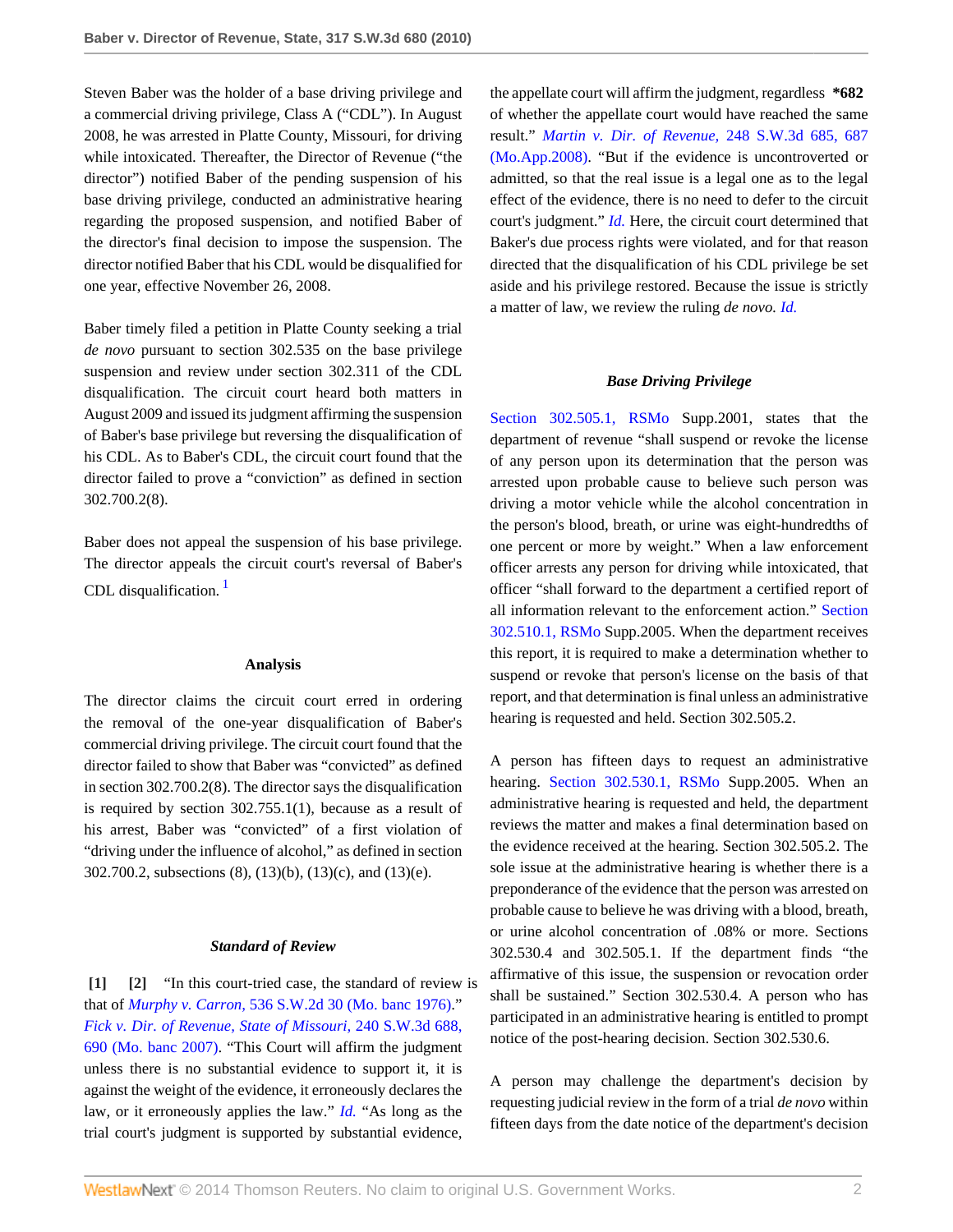was mailed. *Id.* If a person fails to request judicial review, the department's decision is final. Section 302.530.7.

# *Commercial Driving Privilege*

<span id="page-2-0"></span>**[\[3\]](#page-0-0)** Under Missouri's Commercial Driver's License Act ("CDLA"), a person is disqualified from driving a commercial motor vehicle for a period of not less than one year if "*convicted* " of a first violation. [Section 302.755.1,](http://www.westlaw.com/Link/Document/FullText?findType=L&pubNum=1000229&cite=MOST302.755&originatingDoc=Ie1cbdeaea9ea11df89d8bf2e8566150b&refType=LQ&originationContext=document&vr=3.0&rs=cblt1.0&transitionType=DocumentItem&contextData=(sc.Search)) [RSMo](http://www.westlaw.com/Link/Document/FullText?findType=L&pubNum=1000229&cite=MOST302.755&originatingDoc=Ie1cbdeaea9ea11df89d8bf2e8566150b&refType=LQ&originationContext=document&vr=3.0&rs=cblt1.0&transitionType=DocumentItem&contextData=(sc.Search)) Supp.2005 (emphasis added). The CDLA defines "conviction" as "an unvacated adjudication of guilt, including pleas of guilt and nolo contendre, or *a determination that a person has violated or failed to comply with the law in* a court of original jurisdiction or *an authorized administrative proceeding.*" [Section 302.700.2\(8\), RSMo](http://www.westlaw.com/Link/Document/FullText?findType=L&pubNum=1000229&cite=MOST302.700&originatingDoc=Ie1cbdeaea9ea11df89d8bf2e8566150b&refType=LQ&originationContext=document&vr=3.0&rs=cblt1.0&transitionType=DocumentItem&contextData=(sc.Search)) Supp.2005 (emphasis added).

In *[Strup v. Director of Revenue,](http://www.westlaw.com/Link/Document/FullText?findType=Y&serNum=2021840625&pubNum=4644&fi=co_pp_sp_4644_795&originationContext=document&vr=3.0&rs=cblt1.0&transitionType=DocumentItem&contextData=(sc.Search)#co_pp_sp_4644_795)* 311 S.W.3d 793, 795 (Mo. [banc 2010\)](http://www.westlaw.com/Link/Document/FullText?findType=Y&serNum=2021840625&pubNum=4644&fi=co_pp_sp_4644_795&originationContext=document&vr=3.0&rs=cblt1.0&transitionType=DocumentItem&contextData=(sc.Search)#co_pp_sp_4644_795), Strup had both a base driving privilege and a commercial driving privilege. Strup was arrested for driving while intoxicated, though the criminal charges against him **\*683** were eventually dropped. *[Id.](http://www.westlaw.com/Link/Document/FullText?findType=Y&serNum=2021840625&originationContext=document&vr=3.0&rs=cblt1.0&transitionType=DocumentItem&contextData=(sc.Search))* After a hearing officer sustained the suspension of Strup's base driving privilege, the director notified him that, "as a result of the administrative suspension of his base driving privilege, his commercial driving privilege would be disqualified for one year." *[Id.](http://www.westlaw.com/Link/Document/FullText?findType=Y&serNum=2021840625&originationContext=document&vr=3.0&rs=cblt1.0&transitionType=DocumentItem&contextData=(sc.Search))* Strup sought review of the suspension of his base driving privilege and the disqualification of his commercial driving privilege. *[Id.](http://www.westlaw.com/Link/Document/FullText?findType=Y&serNum=2021840625&originationContext=document&vr=3.0&rs=cblt1.0&transitionType=DocumentItem&contextData=(sc.Search))*

The circuit court found that Strup's base driving privilege was properly suspended. *[Id.](http://www.westlaw.com/Link/Document/FullText?findType=Y&serNum=2021840625&originationContext=document&vr=3.0&rs=cblt1.0&transitionType=DocumentItem&contextData=(sc.Search))* "Concerning Strup's commercial driving privilege, the circuit court ordered the director to remove the disqualification concluding that Strup's due process rights were violated in that he had no opportunity to present evidence and that the director's decision to disqualify his base driving privilege was contrary to chapter 302." *[Id.](http://www.westlaw.com/Link/Document/FullText?findType=Y&serNum=2021840625&originationContext=document&vr=3.0&rs=cblt1.0&transitionType=DocumentItem&contextData=(sc.Search))* "Strup did not appeal the judgment affirming the suspension of his base driving privilege." *[Id.](http://www.westlaw.com/Link/Document/FullText?findType=Y&serNum=2021840625&originationContext=document&vr=3.0&rs=cblt1.0&transitionType=DocumentItem&contextData=(sc.Search))* "The director timely appealed the judgment reversing the disqualification of Strup's commercial driving privilege." *[Id.](http://www.westlaw.com/Link/Document/FullText?findType=Y&serNum=2021840625&originationContext=document&vr=3.0&rs=cblt1.0&transitionType=DocumentItem&contextData=(sc.Search))*

The Missouri Supreme Court found that Strup's due process rights were not violated. *Id.* [at 796.](http://www.westlaw.com/Link/Document/FullText?findType=Y&serNum=2021840625&originationContext=document&vr=3.0&rs=cblt1.0&transitionType=DocumentItem&contextData=(sc.Search)) Its analysis about whether Strup's commercial driving privilege was properly disqualified directly impacts the analysis as to Baber. On appeal, the director argued that the suspension of Strup's base driving privilege constituted a "conviction" for the

purposes of CDLA, which permits the director to disqualify a driver's commercial privilege if he or she is "convicted" of a qualifying first violation. *Id.* [at 796–97.](http://www.westlaw.com/Link/Document/FullText?findType=Y&serNum=2021840625&originationContext=document&vr=3.0&rs=cblt1.0&transitionType=DocumentItem&contextData=(sc.Search)) The court noted that because Strup did not appeal the decision to uphold the suspension of his base driving privilege, that suspension was final. *Id.* [at 797.](http://www.westlaw.com/Link/Document/FullText?findType=Y&serNum=2021840625&originationContext=document&vr=3.0&rs=cblt1.0&transitionType=DocumentItem&contextData=(sc.Search))

"One of the first violations that establishes a 'conviction' and merits disqualification under the CDLA is '[d]riving a motor vehicle under the influence of alcohol....' " *[Id.](http://www.westlaw.com/Link/Document/FullText?findType=Y&serNum=2021840625&originationContext=document&vr=3.0&rs=cblt1.0&transitionType=DocumentItem&contextData=(sc.Search))* (*citing* [section 302.755.1\(1\), RSMo](http://www.westlaw.com/Link/Document/FullText?findType=L&pubNum=1000229&cite=MOST302.755&originatingDoc=Ie1cbdeaea9ea11df89d8bf2e8566150b&refType=LQ&originationContext=document&vr=3.0&rs=cblt1.0&transitionType=DocumentItem&contextData=(sc.Search)) Supp.2005). " 'Driving under the influence of alcohol' is defined in the CDLA to include [h]aving any state, county or municipal alcoholrelated enforcement contact, as defined in subsection 3 of section 302.525...." *[Id.](http://www.westlaw.com/Link/Document/FullText?findType=Y&serNum=2021840625&originationContext=document&vr=3.0&rs=cblt1.0&transitionType=DocumentItem&contextData=(sc.Search))* (*citing* [section 302.700.2\(13\)\(e\),](http://www.westlaw.com/Link/Document/FullText?findType=L&pubNum=1000229&cite=MOST302.700&originatingDoc=Ie1cbdeaea9ea11df89d8bf2e8566150b&refType=LQ&originationContext=document&vr=3.0&rs=cblt1.0&transitionType=DocumentItem&contextData=(sc.Search)) [RSMo](http://www.westlaw.com/Link/Document/FullText?findType=L&pubNum=1000229&cite=MOST302.700&originatingDoc=Ie1cbdeaea9ea11df89d8bf2e8566150b&refType=LQ&originationContext=document&vr=3.0&rs=cblt1.0&transitionType=DocumentItem&contextData=(sc.Search)) Supp.2005). " 'Alcohol-related enforcement contact' includes "any suspension or revocation under sections 302.500 to 302.540...." *[Id.](http://www.westlaw.com/Link/Document/FullText?findType=Y&serNum=2021840625&originationContext=document&vr=3.0&rs=cblt1.0&transitionType=DocumentItem&contextData=(sc.Search))* (*citing* [section 302.525.3, RSMo](http://www.westlaw.com/Link/Document/FullText?findType=L&pubNum=1000229&cite=MOST302.525&originatingDoc=Ie1cbdeaea9ea11df89d8bf2e8566150b&refType=LQ&originationContext=document&vr=3.0&rs=cblt1.0&transitionType=DocumentItem&contextData=(sc.Search)) Supp.2002).

The Missouri Supreme Court held: "The circuit court erred in reversing the disqualification of Strup's commercial driving privilege because the suspension of Strup's base driver's license constitutes a conviction of driving under the influence of alcohol for the purposes of the CDLA, which is a first violation that merits disqualification of a person's commercial driver's privilege for a period of not less than one year." *[Id.](http://www.westlaw.com/Link/Document/FullText?findType=Y&serNum=2021840625&originationContext=document&vr=3.0&rs=cblt1.0&transitionType=DocumentItem&contextData=(sc.Search))*

Both parties recognize that *[Strup](http://www.westlaw.com/Link/Document/FullText?findType=Y&serNum=2021840625&originationContext=document&vr=3.0&rs=cblt1.0&transitionType=DocumentItem&contextData=(sc.Search))* addresses the issues raised with respect to Baber's CDL. In response to the holding of *[Strup v. Director of Revenue,](http://www.westlaw.com/Link/Document/FullText?findType=Y&serNum=2021840625&originationContext=document&vr=3.0&rs=cblt1.0&transitionType=DocumentItem&contextData=(sc.Search))* Baber's counsel declined to file a brief with this court. Similarly, the Department of Revenue waived oral argument in response to *[Strup v.](http://www.westlaw.com/Link/Document/FullText?findType=Y&serNum=2021840625&originationContext=document&vr=3.0&rs=cblt1.0&transitionType=DocumentItem&contextData=(sc.Search)) [Director of Revenue](http://www.westlaw.com/Link/Document/FullText?findType=Y&serNum=2021840625&originationContext=document&vr=3.0&rs=cblt1.0&transitionType=DocumentItem&contextData=(sc.Search))* and Baber's resulting decision not to file a brief. As in *[Strup,](http://www.westlaw.com/Link/Document/FullText?findType=Y&serNum=2021840625&originationContext=document&vr=3.0&rs=cblt1.0&transitionType=DocumentItem&contextData=(sc.Search))* the circuit court erred in reversing the disqualification of Baber's commercial driving privilege, because the suspension of Baber's base driver's license constitutes a conviction of driving under the influence of alcohol for the purposes of the CDLA, which is a first violation that merits disqualification of a person's commercial driver's privilege for a period of not less than one year.

## **Conclusion**

The trial court erred in setting aside the disqualification of Baker's Commercial **\*684** Driver's License privilege. The judgment is reversed, resulting in the reinstatement of the disqualification of his CDL privilege.